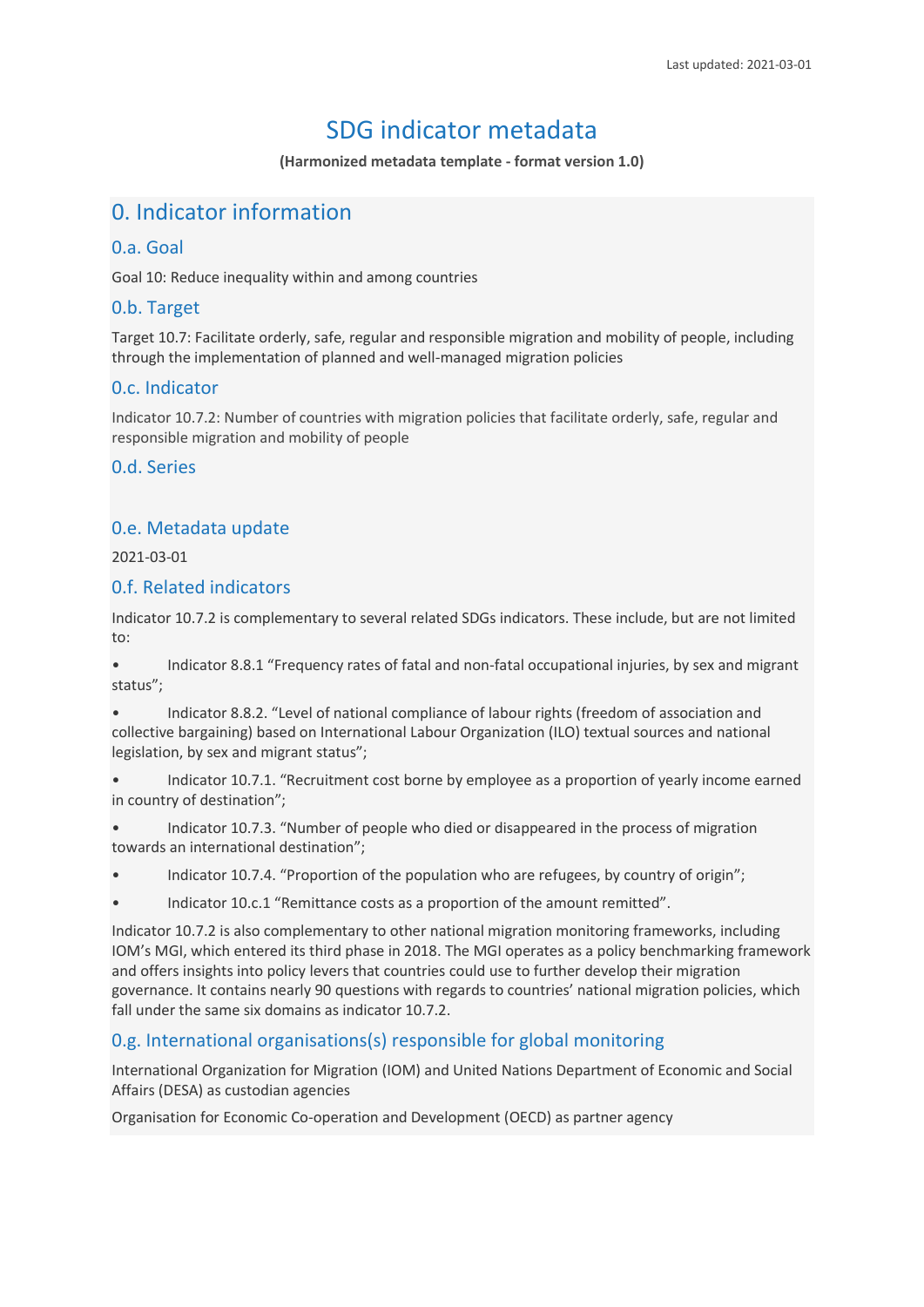## 1. Data reporter

## 1.a. Organisation

International Organization for Migration (IOM) and United Nations Department of Economic and Social Affairs (DESA) as custodian agencies

Organisation for Economic Co-operation and Development (OECD) as partner agency

# 2. Definition, concepts, and classifications

## 2.a. Definition and concepts

#### **Definitions:**

SDG Indicator 10.7.2 aims to describe the state of national migration policies and how such policies change over time. The information collected seeks to identify both progress made and gaps, thus contributing to the evidence base for actionable recommendations for the implementation of SDG target 10.7. The indicator also serves for the future thematic reviews at the High-level Political Forum on Sustainable Development (HLPF).

The conceptual framework for indicator 10.7.2 is IOM´s Migration Governance Framework (MiGOF), which was welcomed by 157 countries (IOM Council Resolution C/106/RES/1310). The MiGOF has three principles and three objectives (figure 1).



The three principles propose the necessary conditions for migration to be well-managed by creating a more effective environment for maximized results for migration to be beneficial to all. These represent the means through which a State can ensure that the systemic requirements for good migration governance are in place.

The three objectives are specific and do not require any further conventions, laws or practices than the ones that are already existing. Taken together, these objectives ensure that migration is governed in an integrated and holistic way, responding to the need to consider mobile categories of people and address their needs for assistance in the event of an emergency, building resilience of individuals and communities, as well as ensuring opportunities for the economic and social health of the State.

In line with the MiGOF, the proposed methodology for SDG indicator 10.7.2 is comprised of six policy domains, with one proxy measure for each domain (table 1).

#### **Figure 1. Principles and objectives of the Migration Governance Framework**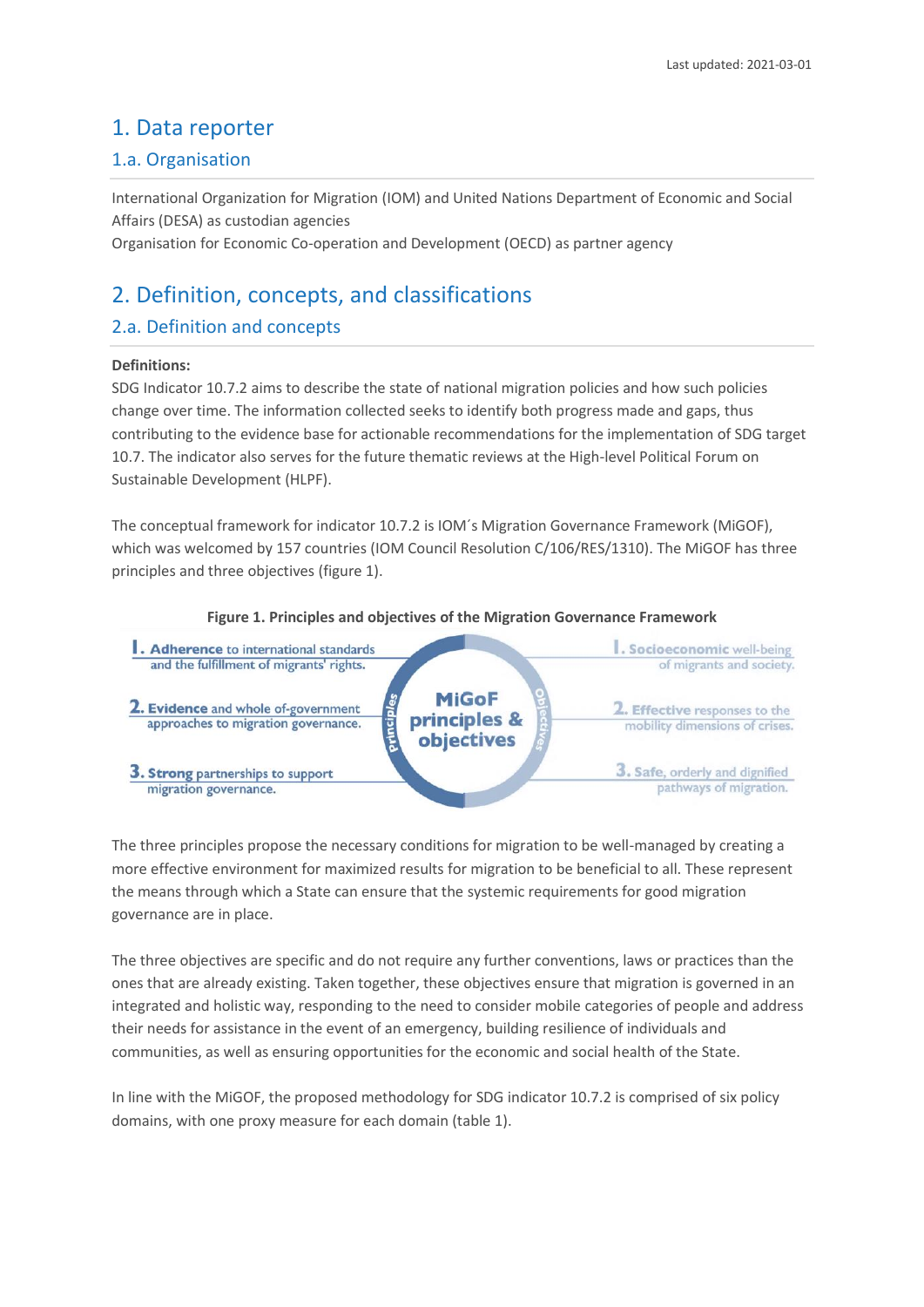|    | <b>Domain</b>                                   | <b>Proxy measure</b>                                                                                                                               |  |  |
|----|-------------------------------------------------|----------------------------------------------------------------------------------------------------------------------------------------------------|--|--|
| 1. | Migrant rights                                  | Degree to which migrants have equity in access to services, including<br>health care, education, decent work, social security and welfare benefits |  |  |
| 2. | Whole-of-government/<br>Evidence-based policies | Dedicated institutions, legal frameworks and policies or strategies to<br>govern migration                                                         |  |  |
| 3. | Cooperation and partnerships                    | Government measures to foster cooperation and encourage stakeholder<br>inclusion and participation in migration policy                             |  |  |
| 4. | Socioeconomic well-being                        | Government measures to maximize the positive development impact of<br>migration and the socioeconomic well-being of migrants                       |  |  |
| 5. | Mobility dimensions of crises                   | Government measures to deliver comprehensive responses to refugees<br>and other forcibly displaced persons                                         |  |  |
| 6. | Safe, orderly and regular<br>migration          | Government measures to address regular or irregular immigration                                                                                    |  |  |

#### **Table 1. Domains and proxy measures for SDG indicator 10.7.2**

For each of the domains and corresponding proxy measures, one question was specified, each one of them informed by five sub-categories or responses (table 2), to capture key aspects of the range of migration policies at the national level, while allowing the indicator to detect relevant variations across countries and over time.

#### **Table 2. Questions and sub-categories for SDG indicator 10.7.2**

|           | <b>Question</b>                                                                                                         | <b>Sub-categories</b>                                                                                   |
|-----------|-------------------------------------------------------------------------------------------------------------------------|---------------------------------------------------------------------------------------------------------|
| Domain 1: | Does the Government provide<br>non-nationals equal access to<br>the following services, welfare<br>benefits and rights? | a. Essential and/or emergency health care                                                               |
|           |                                                                                                                         | b. Public education                                                                                     |
|           |                                                                                                                         | c. Equal pay for equal work                                                                             |
|           |                                                                                                                         | d. Social protection                                                                                    |
|           |                                                                                                                         | e. Access to justice                                                                                    |
| Domain 2: | of the following institutions,                                                                                          | Does the Government have any a. A dedicated Government agency to implement national<br>migration policy |
|           | policies or strategies to govern<br>immigration or emigration?                                                          | b. A national policy or strategy for regular migration pathways,<br>including labour migration          |
|           |                                                                                                                         | c. A national policy or strategy to promote the inclusion or<br>integration of immigrants               |
|           |                                                                                                                         | d. Formal mechanisms to ensure that the migration policy is<br>gender responsive                        |
|           |                                                                                                                         | e. A mechanism to ensure that migration policy is informed by<br>data, appropriately disaggregated      |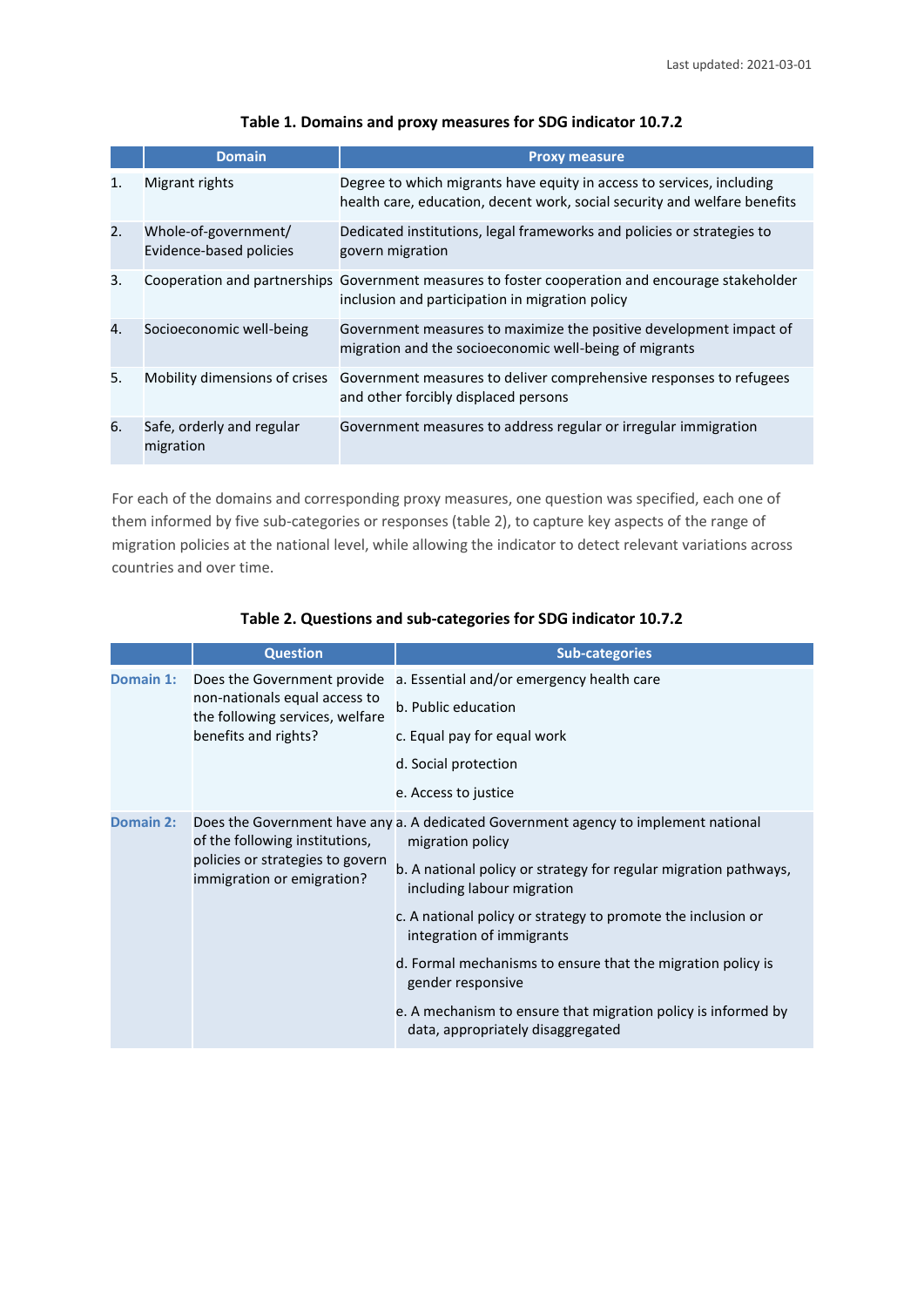|                  | <b>Question</b>                                                                                                                                           | <b>Sub-categories</b>                                                                                                                                     |
|------------------|-----------------------------------------------------------------------------------------------------------------------------------------------------------|-----------------------------------------------------------------------------------------------------------------------------------------------------------|
| Domain 3:        | of the following measures to<br>foster cooperation among<br>countries and encourage<br>stakeholder inclusion and<br>participation in migration<br>policy? | Does the Government take any a. An inter-ministerial coordination mechanism on migration                                                                  |
|                  |                                                                                                                                                           | b. Bilateral agreements on migration, including labour migration                                                                                          |
|                  |                                                                                                                                                           | c. Regional agreements promoting mobility                                                                                                                 |
|                  |                                                                                                                                                           | d. Agreements for cooperation with other countries on return and<br>readmission                                                                           |
|                  |                                                                                                                                                           | e. Formal mechanisms to engage civil society and the private<br>sector in the formulation and implementation of migration<br>policy                       |
| Domain 4:        | of the following measures to<br>maximize the positive<br>development impact of                                                                            | Does the Government take any a. Align, through periodic assessments, labour migration policies<br>with actual and projected labour market needs           |
|                  |                                                                                                                                                           | b. Facilitate the portability of social security benefits                                                                                                 |
|                  | migration and the<br>socioeconomic well-being of                                                                                                          | c. Facilitate the recognition of skills and qualifications acquired<br>abroad                                                                             |
|                  | migrants?                                                                                                                                                 | d. Facilitate or promote the flow of remittances                                                                                                          |
|                  |                                                                                                                                                           | e. Promote fair and ethical recruitment of migrant workers                                                                                                |
| <b>Domain 5:</b> | of the following measures to                                                                                                                              | Does the Government take any a. System for receiving, processing and identifying those forced to<br>flee across international borders                     |
|                  | respond to refugees and other<br>persons forcibly displaced<br>across international borders?                                                              | b. Contingency planning for displaced populations in terms of<br>basic needs such as food, sanitation, education and medical<br>care                      |
|                  |                                                                                                                                                           | c. Specific measures to provide assistance to citizens residing<br>abroad in countries in crisis or post-crisis situations                                |
|                  |                                                                                                                                                           | d. A national disaster risk reduction strategy with specific<br>provisions for addressing the displacement impacts of disasters                           |
|                  |                                                                                                                                                           | e. Grant permission for temporary stay or temporary protection<br>for those forcibly displaced across international borders and<br>those unable to return |
| Domain 6:        |                                                                                                                                                           | Does the Government address a. System to monitor visa overstays                                                                                           |
|                  | through any of the following                                                                                                                              | regular or irregular immigration b. Pre-arrival authorization controls                                                                                    |
|                  | measures?                                                                                                                                                 | c. Provisions for unaccompanied minors or separated children                                                                                              |
|                  |                                                                                                                                                           | d. Migration information and awareness-raising campaigns                                                                                                  |
|                  |                                                                                                                                                           | e. Formal strategies to address trafficking in persons and migrant<br>smuggling                                                                           |

#### **Concepts:**

SDG target 10.7 is broad in scope and many, but not all, of the terms are well defined. The IOM Glossary on Migration<sup>1</sup> provides a definition of key concepts such as orderly and regular migration, but not others such as safe and responsible migration. According to the Glossary, orderly migration refers to "the movement of a person from his/her usual place of residence, in keeping with the laws and regulations governing exit of the country of origin and travel, transit and entry into the host country". Regular is defined as "migration that occurs through recognized, legal channels".

<sup>1</sup> IOM (2019). *Glossary on Migration*. Available at:

https://publications.iom.int/system/files/pdf/iml\_34\_glossary.pdf.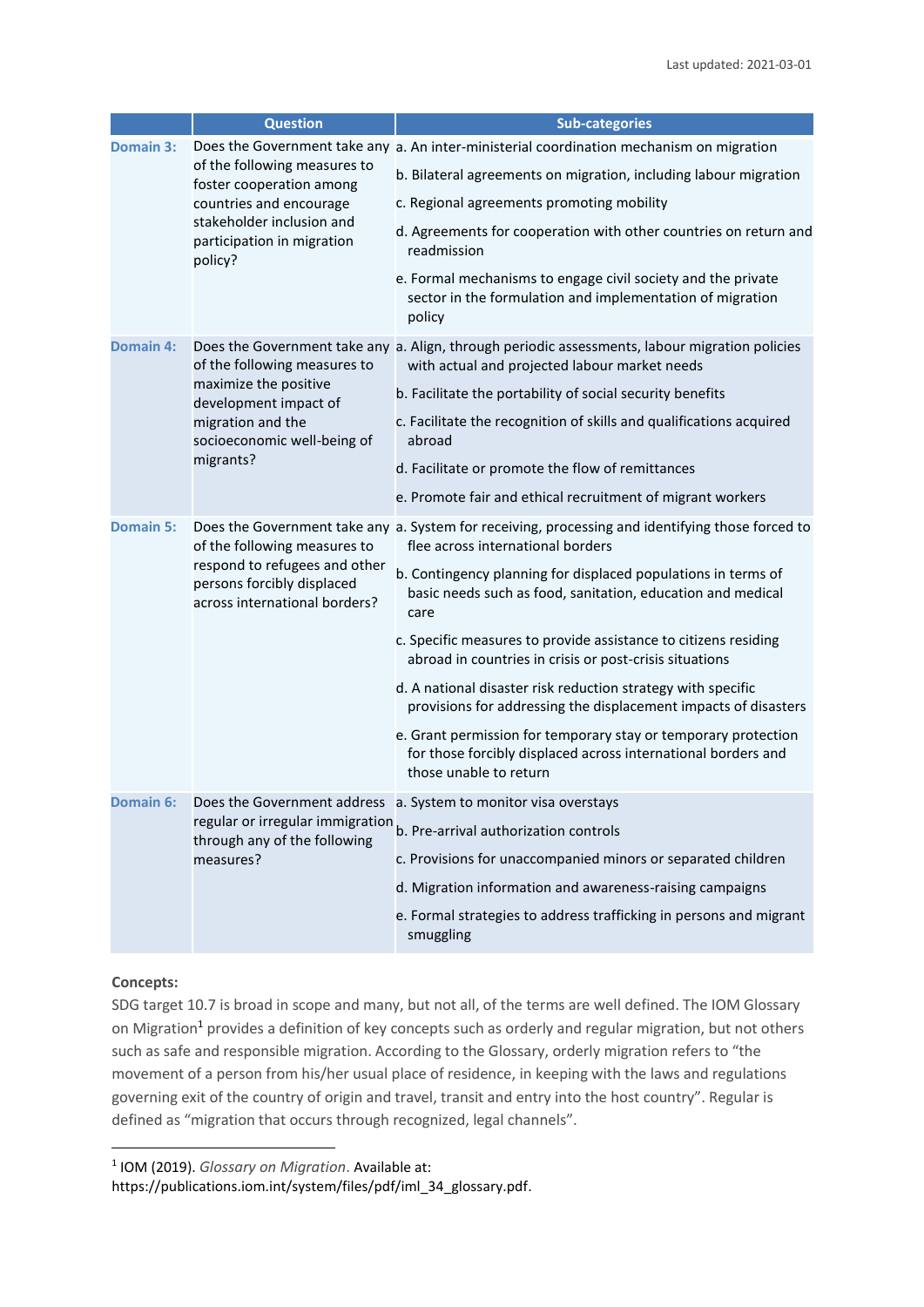While the concept of "well-managed migration policies" is not explicitly defined, according to the IOM Glossary, it is included in references to migration management, migration governance and facilitated migration. Migration management refers to the planned approach to the development of policy, and legislative and administrative responses to key migration issues. Migration governance is defined as a system of institutions, legal frameworks, mechanisms and practices aimed at regulating migration and protecting migrants. Facilitated migration refers to fostering or encouraging regular migration, for example through streamlined visa application process.

## 2.b. Unit of measure

The unit of measurement for regional and global aggregates refers to the proportion of countries with values between specific ranges (see also 4.c. Method of computation).

### 2.c. Classifications

Not applicable.

## 3. Data source type and data collection method

#### 3.a. Data sources

The source of data is the UN Inquiry among Governments on Population and Development, which has been used to survey global population policies since 1963, including policies on international migration. The Inquiry is mandated by the General Assembly in its resolution 1838 (XVII) of 18 December 1962. The Inquiry consists mostly of multiple-choice questions. The Twelfth Inquiry is divided into three thematic modules: Module I on population ageing and urbanization; Module II on fertility, family planning and reproductive health; and Module III on international migration. Module III of the Twelfth Inquiry has been updated to include core questions for all the six migration policy domains mentioned above.

### 3.b. Data collection method

The Inquiry is conducted on behalf of the Secretary-General and is sent to all Permanent Missions in New York: 193 Member States, 2 observer States, and 2 non-member States. As per past practice, the Permanent Missions redirect the three thematic modules of the Inquiry to the relevant line ministries or government departments who are tasked with answering the questions. The Inquiry modules can be completed either through an online questionnaire or a fillable questionnaire in PDF. Countries responses are transmitted back to UN DESA for basic consistency checking. The data are then compiled/integrated into the World Population Policies database. The results of the Inquiry are disseminated though the database, updated every two years.

As part of the collaboration on SDG indicator 10.7.2, IOM assisted in garnering country responses to Module III by following up through its respective country or regional counterparts. OECD, as partner agency for this indicator, supported these efforts for its member countries. The collaboration increased response rates from countries and improved the quality of the data.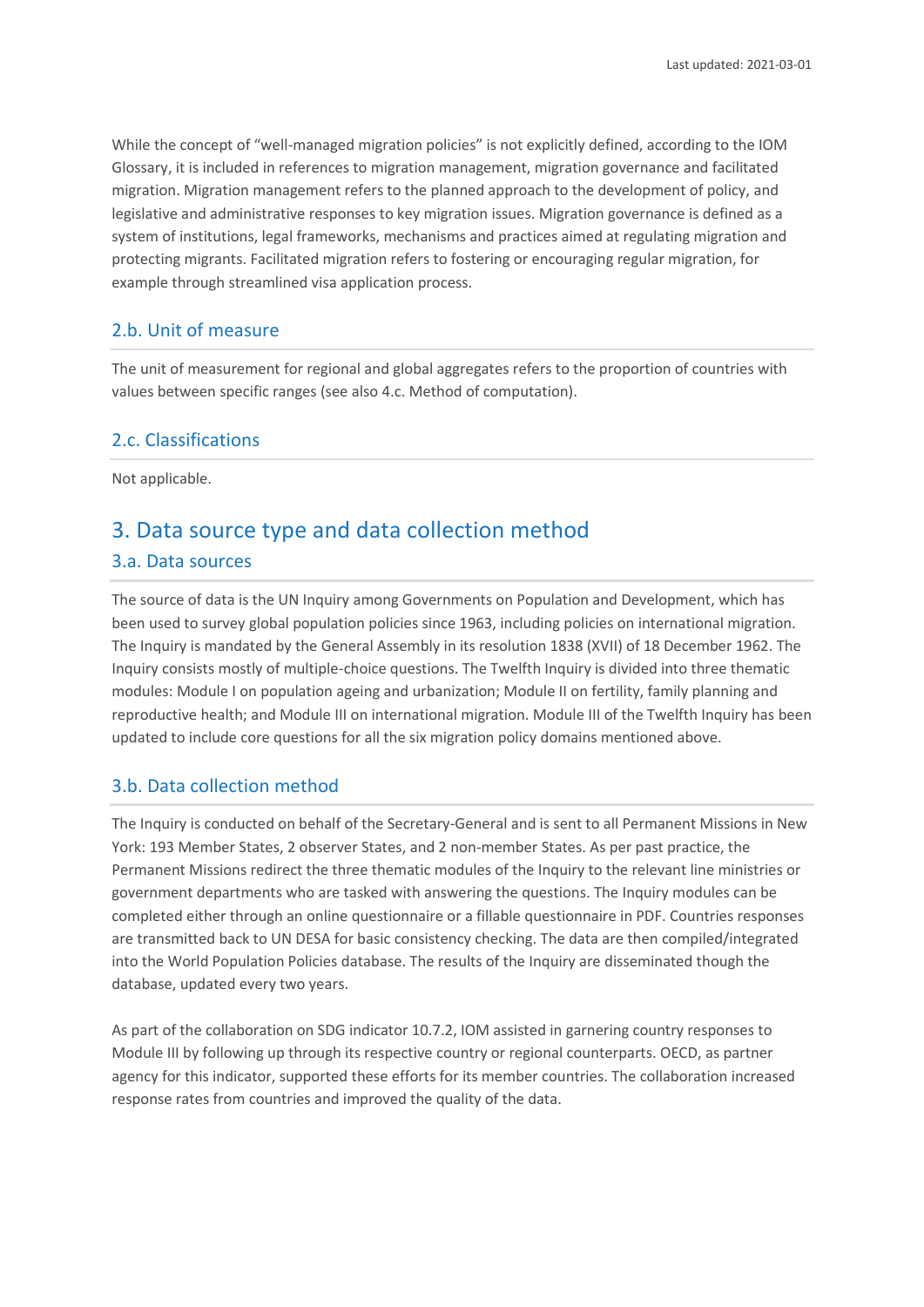The data are to be collected biennially, to ensure that there is sufficient information to monitor progress in the achievement of the target. This will also allow for gathering benchmark data twice within each HLPF 4-year cycle.

No adjustments to standard classifications are envisioned.

## 3.c. Data collection calendar

Data will be collected and compiled every two years starting in 2018.

#### 3.d. Data release calendar

Fourth quarter of 2019.

#### 3.e. Data providers

Governments of 193 Member States, 2 observer States, and 2 non-member States.

#### 3.f. Data compilers

UN DESA, IOM and OECD.

#### 3.g. Institutional mandate

The Inquiry is conducted on behalf of the Secretary-General. Permanent Missions in New York facilitate the transmission of the Inquiry to the relevant line ministries or government departments. National Statistical Offices are also included in the correspondence from the Permanent Missions.

## 4. Other methodological considerations

## 4.a. Rationale

The main goal of the proposed methodology is to formulate a clear and simple indicator based on an existing data source which can produce meaningful, actionable and timely information on key trends and gaps in relation to migration policies to facilitate orderly, safe, regular and responsible migration and mobility of people (figure 2). The proposed indicator can be used as a synthetic measure for monitoring of SDG target 10.7 and is complementary to other national migration monitoring frameworks, including IOM's Migration Governance Indicators (MGI)<sup>2</sup>.

 $<sup>2</sup>$  For additional information on the MGI see: https://gmdac.iom.int/migration-governance-indicators.</sup>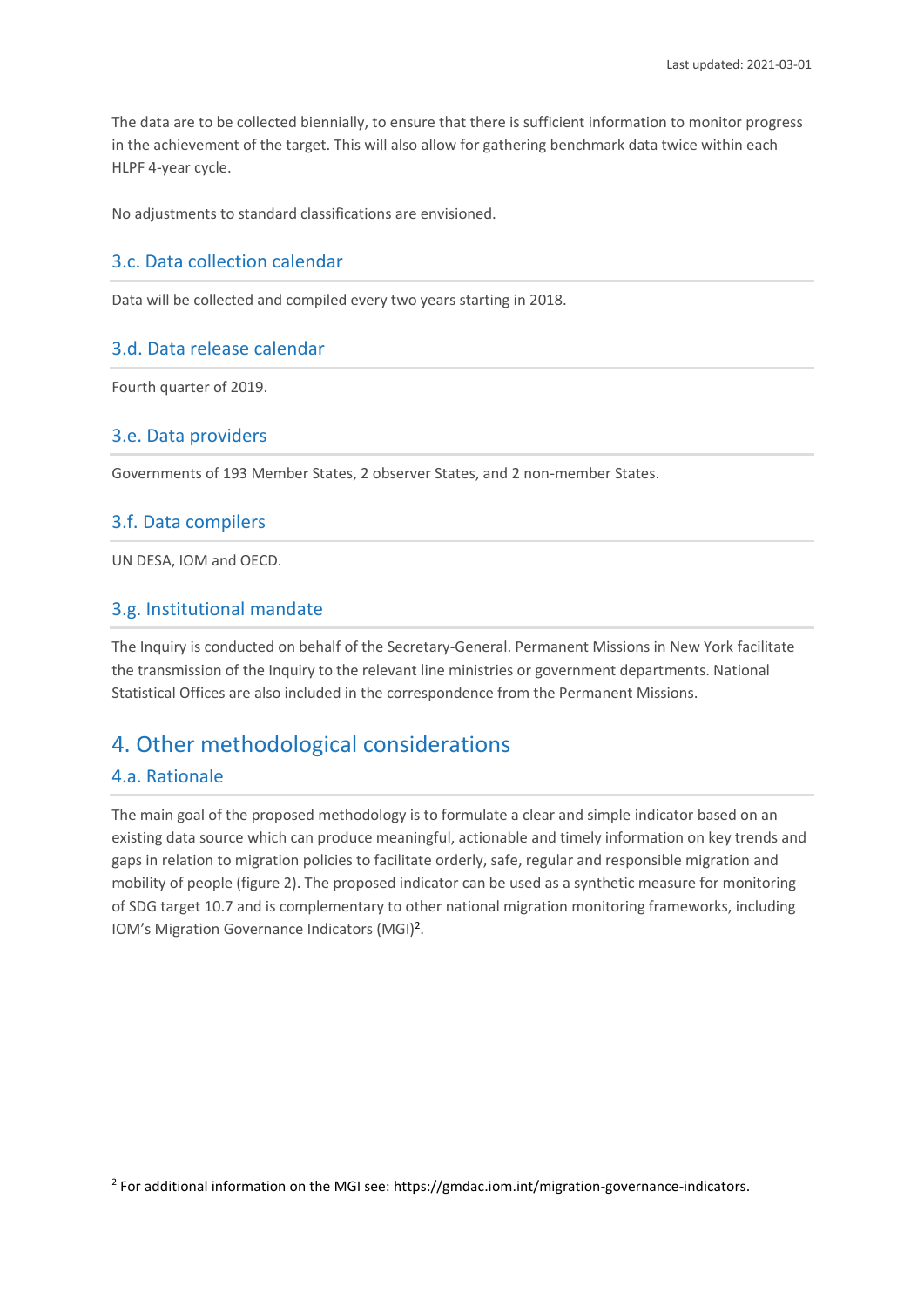#### **Figure 2. Scope and limitations of the proposed indicator**



### 4.b. Comment and limitations

Developing a synthetic, robust indicator with the breadth and scope of target 10.7 as formulated in the 2030 Agenda for Sustainable Development is challenging. As co-custodians of indicator 10.7.2, UN DESA and IOM recognize that the indicator is neither expected nor designed to be comprehensive (figure 2); hence the importance of other, complementary tools such as IOM's Migration Governance Indicators (MGI) Project.<sup>1</sup>

### 4.c. Method of computation

The indicator includes a total of 30 sub-categories, under 6 questions/domains. All sub-categories, except for those under domain 1, have dichotomous "Yes/No" answers, coded "1" for "Yes" and "0" for "No". For the sub-categories under domain 1, there are three possible answers: "Yes, regardless of immigration status", coded "1"; "Yes, only for those with legal immigration status", coded "0.5"; and "No" coded "0".

For each domain, the computational methodology is the unweighted average of the values across subcategories :

$$
D_i = \frac{\sum_j s_{ji}}{n} 100
$$

Where  $D_i$  refers to the value for domain *i*;  $\sum_j s_{ji}$  refers to the sum of the values across sub-categories (indexed by *j*) under domain *i*; and *n* refers to the total number of sub-categories in a domain (n=5). Results are reported as percentages. For each domain, values of  $D_i$  range from a minimum of 0 to a maximum of 100 per cent.

The overall summary indicator 10.7.2 for a country is obtained by computing the unweighted average of the values of the 30 sub-categories under the six domains, with values ranging between 0 and 100 per cent.

For ease of interpretation and to summarize results, the resulting country-level averages (for the overall indicator and by domain) are then categorized as follows: values of less than 40 are coded as "Requires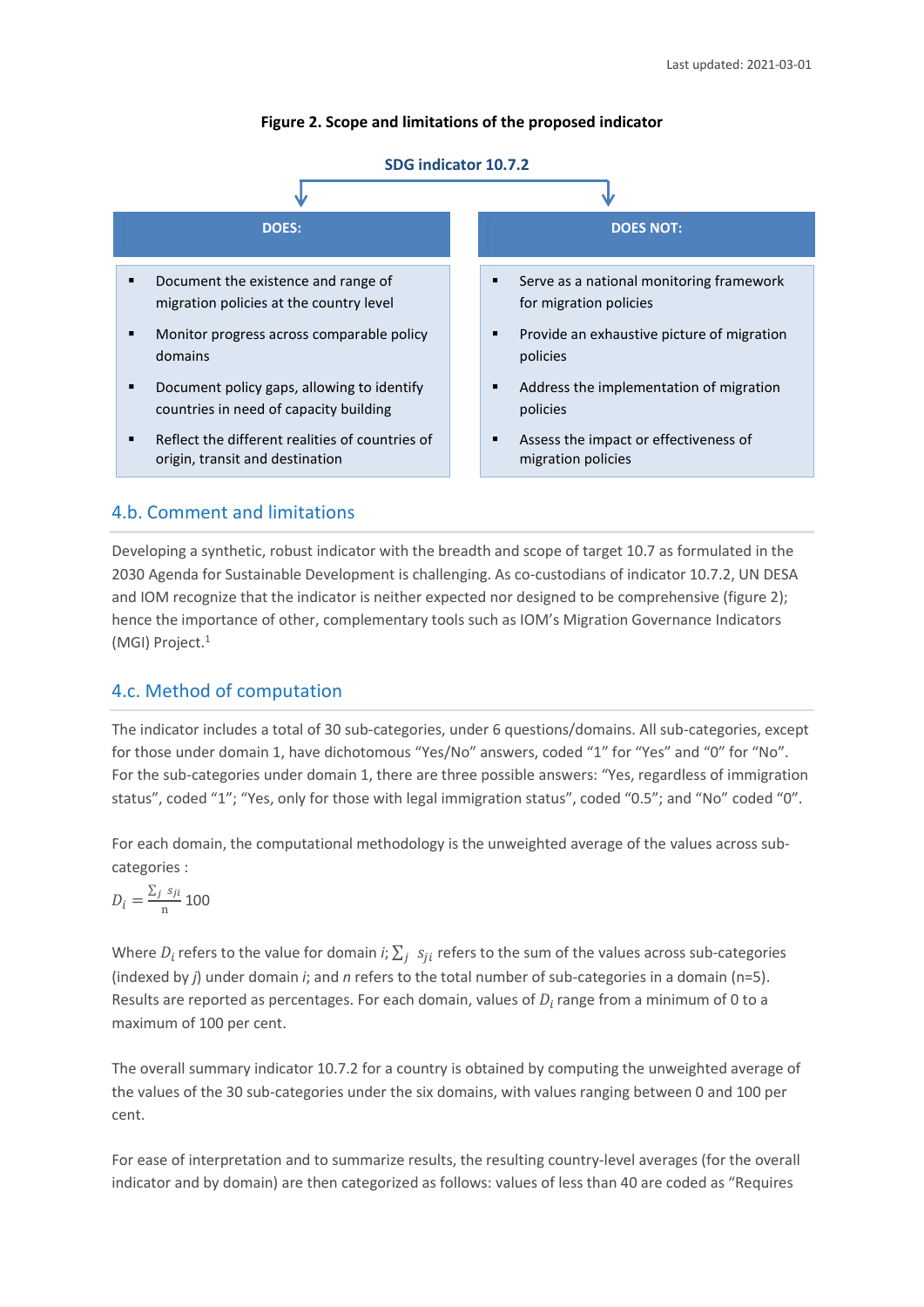further progress"; values of 40 to less than 80 are coded as "Partially meets", values of 80 to less than 100 are coded as "Meets"; and values of 100 are coded as "Fully meets".

## 4.d. Validation

The ownership of the data on indicator 10.7.2 rests with the Governments of the 193 Member States, 2 observer States, and 2 non-member States. They are, individually, responsible for validating the quality of the data they provide through the Inquiry.

## 4.e. Adjustments

No adjustments are made.

## 4.f. Treatment of missing values (i) at country level and (ii) at regional level

#### **• At country level**

To ensure comparability of the indicator across countries and over time, missing values are assigned a value of "0".

#### **• At regional and global levels**

Not imputed.

## 4.g. Regional aggregations

The regional and global aggregates are calculated and reported as the proportion of countries in that region (or globally) that "Require further progress", "Partially meet" and "Meet or fully meet" target 10.7 as conceptualized and measured by indicator 10.7.2, among those that responded to the Inquiry module on international migration. The regional and global aggregates can be presented for both the overall indicator and by domain.

## 4.h. Methods and guidance available to countries for the compilation of the data at the national level

- The Inquiry questionnaire includes guidance, definitions and instructions. UN DESA, IOM and OECD are available to respond to country queries and provide further clarifications. In addition, IOM and OECD have identified focal points/country offices available to assist with the implementation of the Inquiry at the country level. To facilitate responses and to accommodate requests for material in different languages, the survey tool was translated into the six official languages of the UN (Arabic, Chinese, English, French, Russian and Spanish).
- No new international recommendations and guidelines are proposed. As noted in the previous paragraphs, the methodology is based on an IOM Council resolution regarding the Migration Governance Framework, and an existing data collection mechanism, the Inquiry, mandated by the UN General Assembly.

### 4.i. Quality management

The Governments of the 193 Member States, 2 observer States, and 2 non-member States are responsible for the management of the quality of the data related to indicator 10.7.2.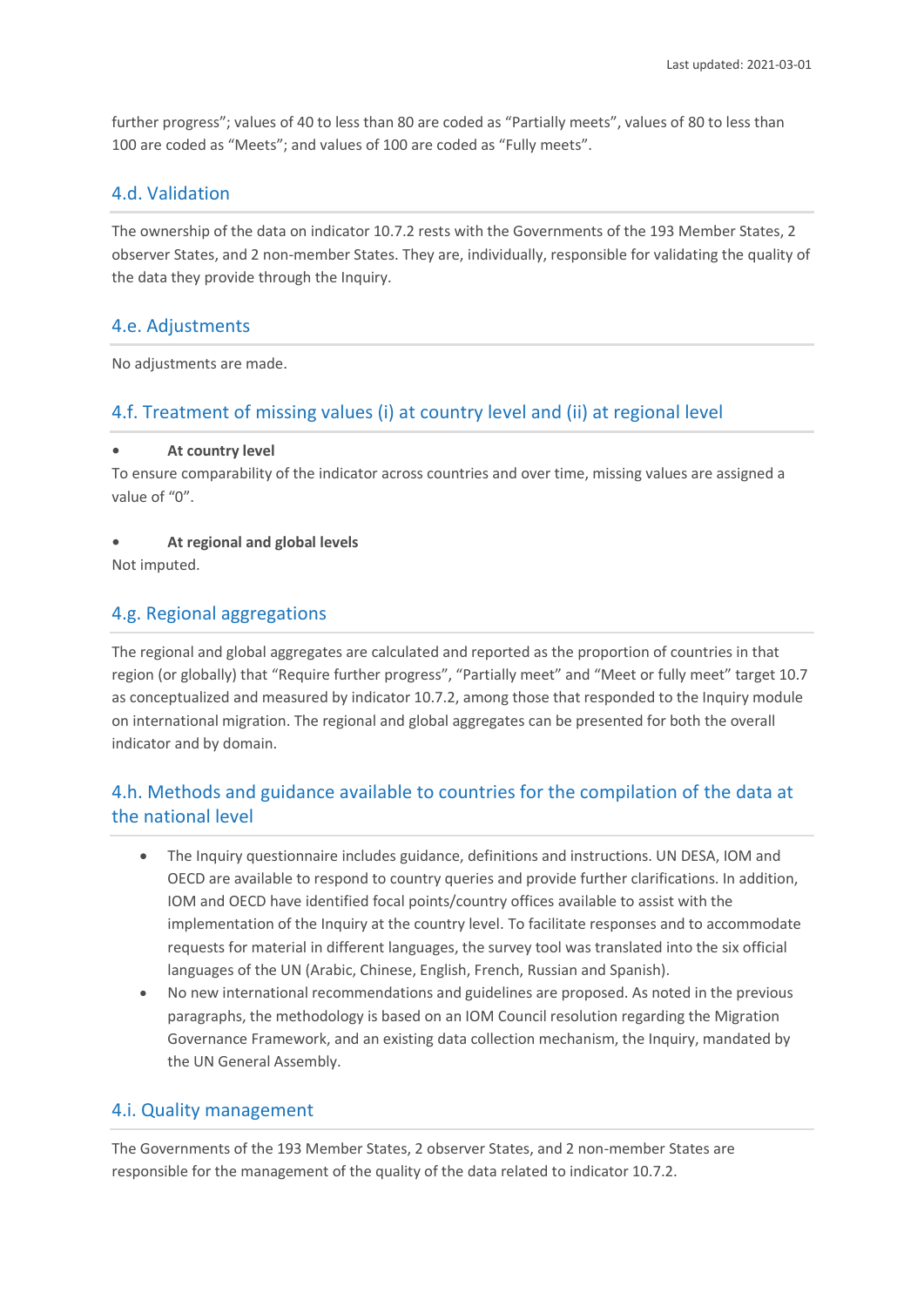### 4.j Quality assurance

- Answers to the Inquiry are provided and validated directly by responding government entities. UN DESA, with support from IOM and OECD as needed, carried out basic consistency checking. Any inconsistencies are flagged to national counterparts for resolution.
- Since the indicator is informed directly by country responses to the Inquiry, no additional consultation process with countries on the national data submitted to the SDGs Indicators Database is envisaged.

## 4.k Quality assessment

Data are checked for internal consistency. In cases where there are concerns about the validity of national responses to the Inquiry, data providers at the country level are contacted and clarification is sought. If deemed necessary, the responding government entity is asked to submit revised data.

# 5. Data availability and disaggregation

#### **Data availability:**

Thirty countries were invited to take part in a pilot of the proposed methodology for indicator 10.7.2; six from each of the UN regional commissions. Ten countries responded to the pilot: Cote d'Ivoire; Democratic Republic of the Congo; Finland; France; Lesotho; Lithuania; Mexico; Morocco; Sweden and Yemen. Results of the pilot are presented in the addendum "Methodology development narrative".

As of 1 September 2019, 111 Governments had provided data on SDG indicator 10.7.2 through Module III of the Twelfth Inquiry; equivalent to 56 per cent of all countries globally. Coverage of the indicator by SDG region is uneven. In terms of country coverage, four regions (Europe and Northern America, Northern Africa and Western Asia, Oceania and sub-Saharan Africa) had data available for 50 per cent or more of countries. In terms of the population coverage, five regions (Eastern and South-Eastern Asia, Europe and Northern America, Latin America and the Caribbean, Oceania and sub-Saharan Africa) meet the 50 per cent criterion. For Central and Southern Asia, both country coverage and population coverage are below 50 per cent.

| <b>TUNIC ST COTCHANG OF HIOGAIC III OF GIC HIGHII Y</b> |                  |                |                   |                     |  |  |  |  |
|---------------------------------------------------------|------------------|----------------|-------------------|---------------------|--|--|--|--|
|                                                         | <b>Number of</b> |                |                   | <b>Total number</b> |  |  |  |  |
|                                                         | countries that   | <b>Country</b> | <b>Population</b> | of countries        |  |  |  |  |
| <b>SDG</b> region                                       | provided data    | coverage       | coverage          | by region           |  |  |  |  |
| <b>Sub-Saharan Africa</b>                               | 33               | 69%            | 76%               | 48                  |  |  |  |  |
| <b>Northern Africa and Western Asia</b>                 | 12               | 50%            | 40%               | 24                  |  |  |  |  |
| <b>Central and Southern Asia</b>                        | 5                | 36%            | 12%               | 14                  |  |  |  |  |
| <b>Eastern and South-Eastern Asia</b>                   | 7                | 44%            | 81%               | 16                  |  |  |  |  |
| <b>Latin America and the Caribbean</b>                  | 14               | 42%            | 83%               | 33                  |  |  |  |  |
| <b>Oceania</b>                                          | 9                | 56%            | 99%               | 16                  |  |  |  |  |
| <b>Europe and Northern America</b>                      | 31               | 67%            | 62%               | 46                  |  |  |  |  |
| <b>World</b>                                            | 111              | 56%            | 57%               | 197                 |  |  |  |  |

#### **Table 3. Coverage of module III of the Inquiry**

#### **Time series:**

At present there is no historical time series for this indicator.